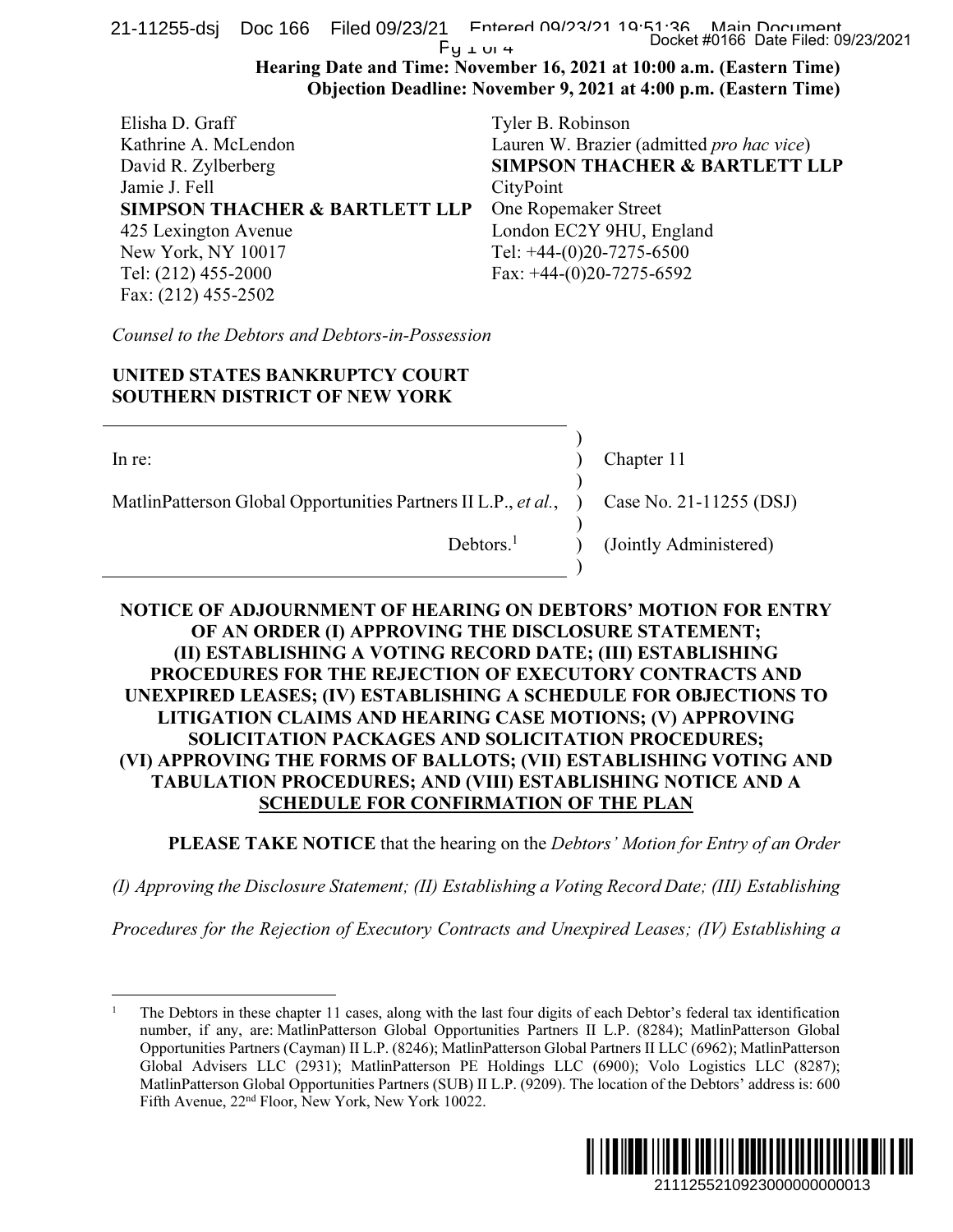### 21-11255-dsj Doc 166 Filed 09/23/21 Entered 09/23/21 19:51:36 Main Document Pg 2 of 4

Schedule for Objections to Litigation Claims and Hearing Case Motions; (V) Approving Solicitation Packages and Solicitation Procedures; (VI) Approving the Forms of Ballots; (VII) Establishing Voting and Tabulation Procedures; and (VIII) Establishing Notice and a Schedule for Confirmation of the Plan [Docket No. 138] (the "DS Approval Motion") has been adjourned with the consent of the parties and will be held over Zoom before the Honorable David S. Jones, United States Bankruptcy Judge, United States Bankruptcy Court for the Southern District of New York (the "*Court*"), One Bowling Green, Courtroom No. 623, New York, New York 10004, on November 16, 2021, at 10:00 a.m. (prevailing Eastern Time).

PLEASE TAKE FURTHER NOTICE that due to the COVID-19 pandemic and in accordance with the Court's General Order M-543, dated March 20, 2020, the hearing on the DS Approval Motion will only be conducted via Zoom.<sup>2</sup> Parties should not appear in person and those wishing to participate in the Hearing are required to register their appearance by 4:00 p.m. (prevailing Eastern Time) the day before the Hearing at https://ecf.nysb.uscourts.gov/cgibin/nysbAppearances.pl.<sup>3</sup>

PLEASE TAKE FURTHER NOTICE that any responses or objections to the relief requested in the DS Approval Motion shall: (a) be in writing; (b) conform to the Federal Rules of Bankruptcy Procedure, the Local Bankruptcy Rules for the Southern District of New York, all General Orders applicable to chapter 11 cases in the United States Bankruptcy Court for the Southern District of New York; (c) be filed electronically with the Court on the docket of In re MatlinPatterson Global Opportunities Partners II L.P., Case 21-11255 (DSJ) by registered users

 $\overline{a}$ 

<sup>2</sup> A copy of the General Order M-543 can be obtained by visiting http://www.nysb.uscourts.gov/news/generalorder-m-543-court-operations-under-exigent-circumstances-created-covid-19.

<sup>3</sup> Instructions on how to register can be obtained by visiting https://www.nysb.uscourts.gov/zoom-video-hearingguide.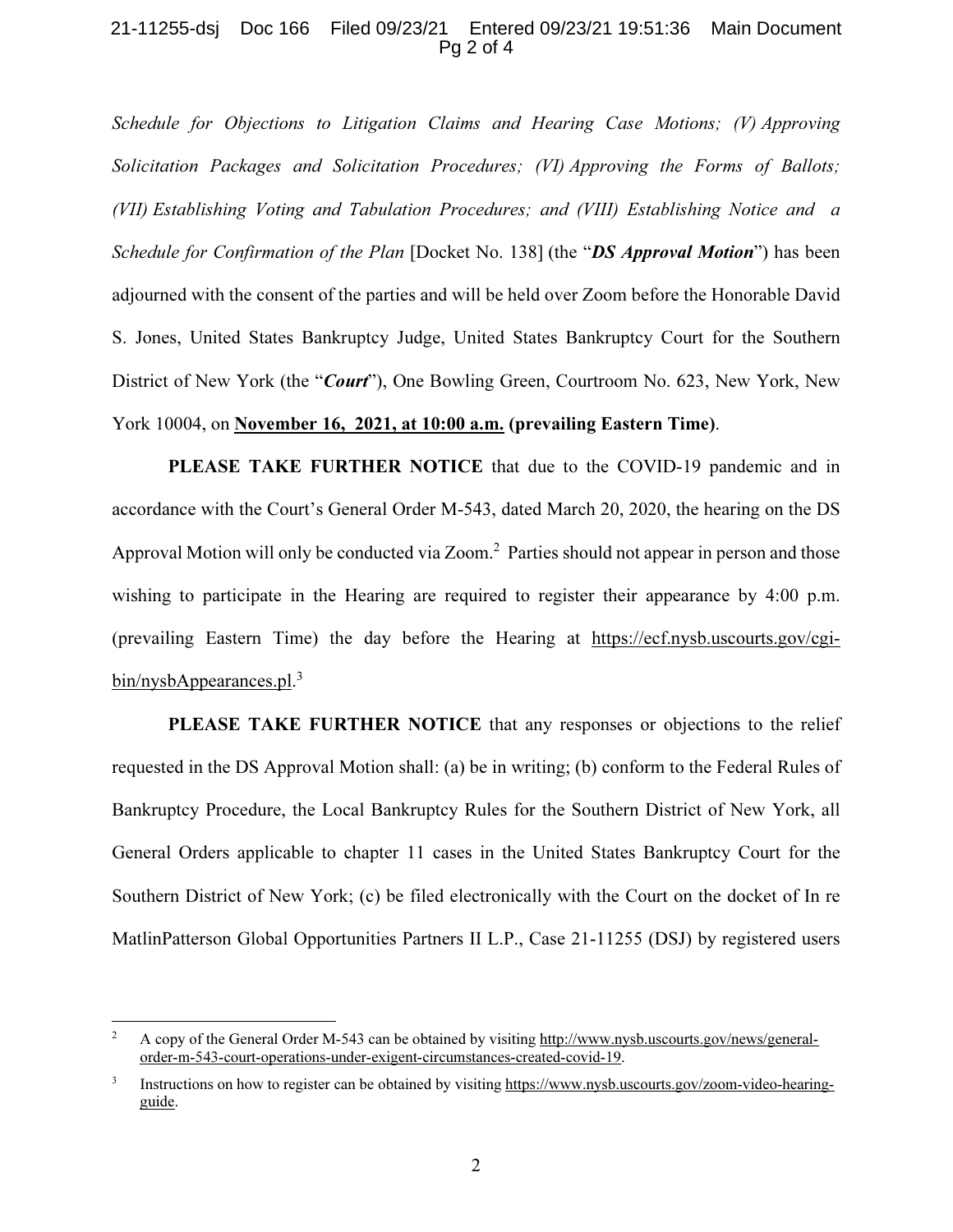## 21-11255-dsj Doc 166 Filed 09/23/21 Entered 09/23/21 19:51:36 Main Document Pg 3 of 4

of the Court's electronic filing system and in accordance with the General Order M-399 (which is available on the Court's website at http://www.nysb.uscourts.gov); and (d) be served so as to be actually received by November 9, 2021, at 4:00  $p.m.$  (prevailing Eastern Time), by (i) the U.S. Trustee for the Southern District of New York, (ii) Simpson Thacher & Bartlett LLP, 425 Lexington Avenue, New York, New York 10017 (Attn: Elisha D. Graff and David R. Zylberberg (emails: egraff@stblaw.com and david.zylberberg@stblaw.com)), counsel for the Debtors, and (iii) counsel to any official statutory committees appointed in the Chapter 11 Cases.

[Remainder of page intentionally left blank]